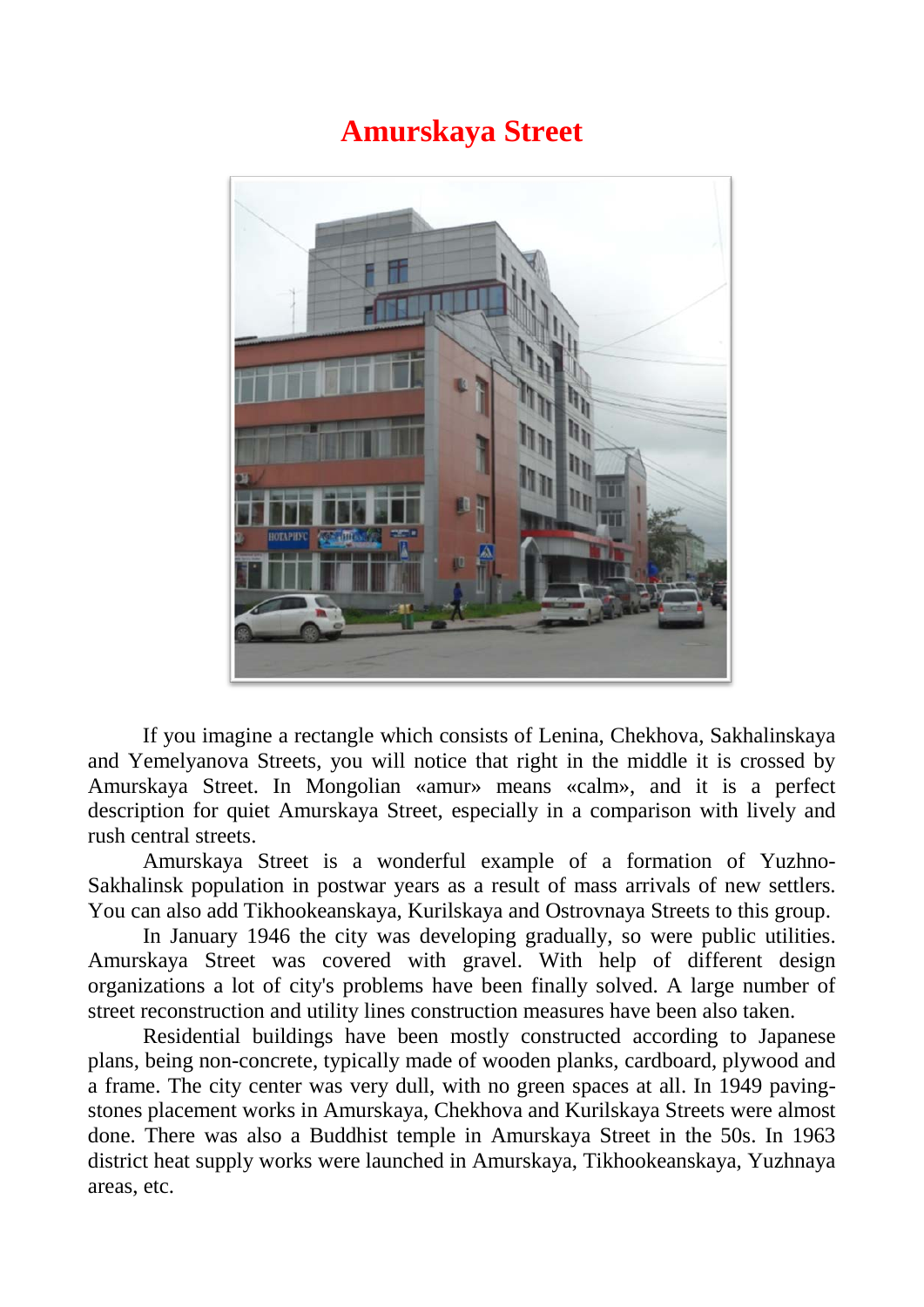According to the Decree of the Town Civilian Office all workers had to finish their work two hours earlier twice a week to provide and take part in repairing and construction works, paving and planting. The city had a clear rectangle system of street planning. There also was a railway, which cut city into two parts: the Eastern part with big residential complexes and the Western with a comparably small district.



On 1 September 1947 the first School-Pedagogical College was opened in Yuzhno-Sakhalinsk. It consisted of three classes with 100 students. The history of Amurskaya Street itself cannot be separated from the whole city's history, as it developed and smartened along with it.

Nowadays the biggest healthcare centers are concentrated in the regional capital. For example, the Medical Emergency service in Amurskaya Street began

upon 1946. At first it took an old and unadapted two-storey Japanese building. It also had a backyard with an open-air trestle, a small garage for only three cars, a boilerroom, a shed and a warehouse. The station had heating and running water, but there was no drain. But lately in 1966 a new and well-equipped two-storey building with a drugstore and a lounge was built and became operational.

Yuzhno-Sakhalinsk is a city with strong scientific traditions. On 12 July 2002 Project Institute «Sakhalin Morneft» was constructed on the crossing of Khabarovskaya and Amurskaya Streets. The institute itself was established in 1938. It remains the one and only complex, which deals with projects, connected with exploration, development, production, transporting and recycling the energetic

resources both on a land and on a shelf.

Different security forces have been also concentrated in Yuzhno-Sakhalinsk. As an example, there are three units of fire departments. The first firehouse was constructed in Amurskaya Street in



1970. Now it is called Crisis Management Center of Ministry of the Russian Federation for Civil Defence, Emergencies and Elimination of Consequences of Natural Disasters (EMERCOM of Russia). The main functions are management of the forces and supplies intended for prevention and elimination of emergencies in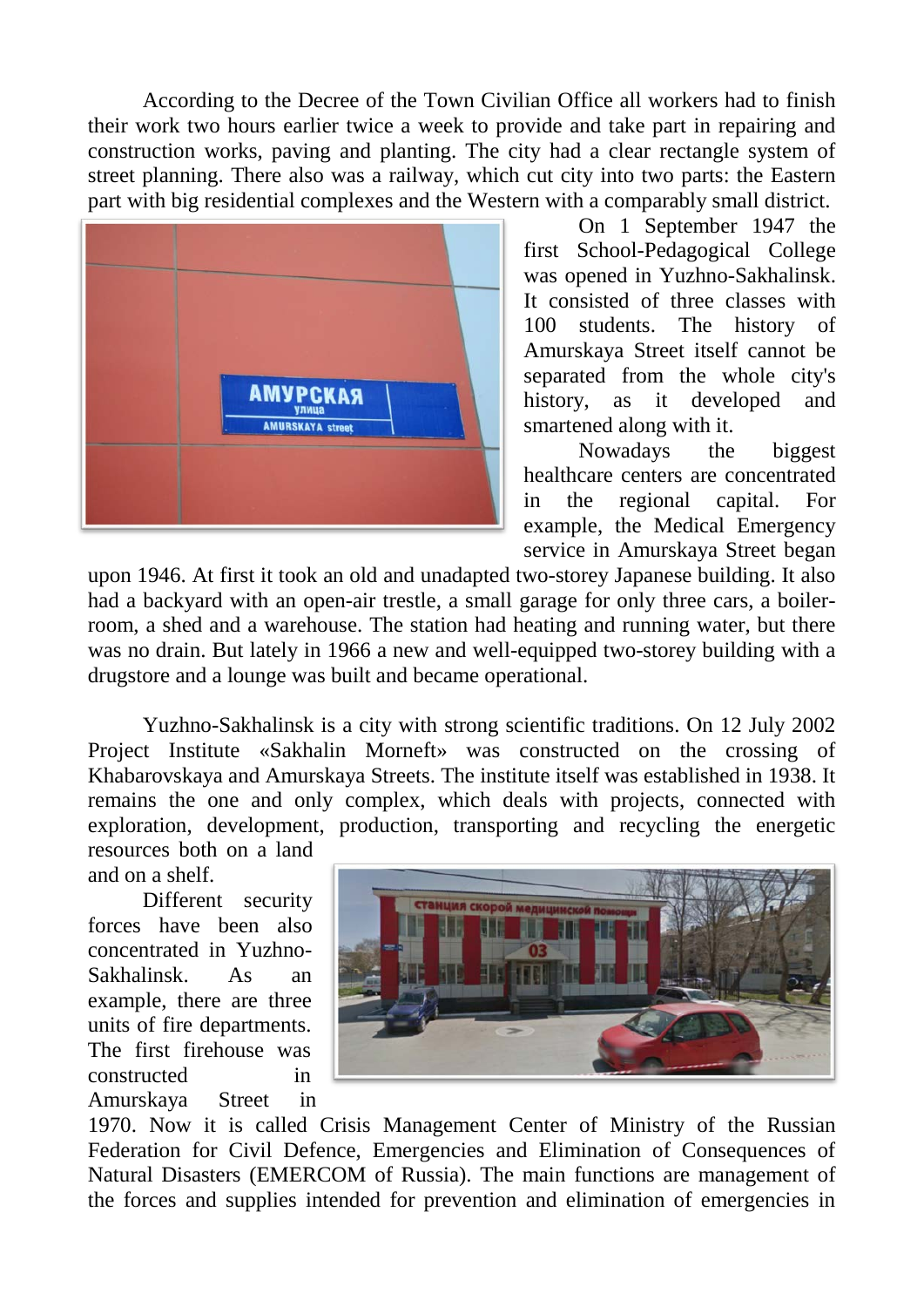Sakhalin Region and management of proper functioning of the number of the Emergency Service («112») and the central the Fire Department («01»).

In 1996 an exhibition was established in the administrative building of the Fire Department. Nowadays it includes a historical hall, a hall of fire equipment and a movie hall. The Fire-



Control Propaganda can be named as the main idea of the exhibition, as well as educating citizens with the latest developments and breakthroughs in the field of the



Yuzhno-Sakhalinsk was always claimed as a green city in the middle of forests and fields. But there are also a lot of green in the city itself, like a unique little square park, connected with the history of Asahikawa and Yuzhno-Sakhalinsk cities relationships. On 10 October 2003 at Asahikawa Square in Amurskaya Street a traditional Japanese gazebo was constructed as a gift from Fire Fighting System.

Under the circumstances of welfare gains and increasing demand for banking services a great banking network has been created. A lot of bank branches are located in Amurskaya Street as well.



Asahikawa for the  $35<sup>th</sup>$  anniversary of successful relationships.



The capital of the Sakhalin region can be claimed as the center of the educational system. Not far from the square in Amurskaya Street you can easily find a general education school No<sub>2</sub>1. Its history starts on 10 October 1945, when the school was opened in one of the old Japanese huts. Due to a great lack of teachers, a lot of them were sent from the military bases. There was no electricity; the whole school was lit